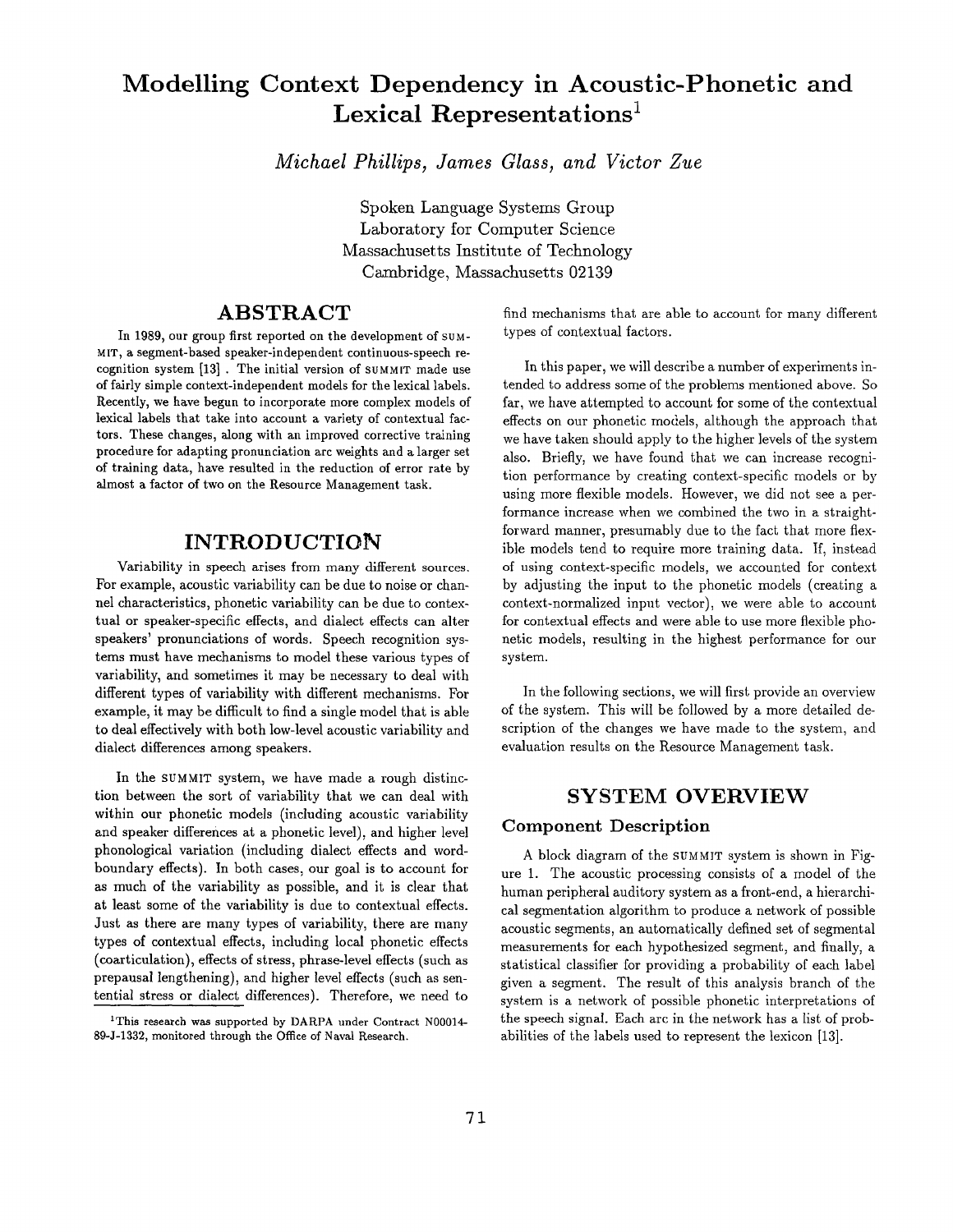

Figure 1: The major components of the SUMMIT system.

The lexicon is also represented as a network, which is derived by applying a set of transformation rules to a set of baseform pronunciations of the words in the lexicon. These transformation rules are defined by hand and are intended to account for some known phonological effects such as flapping and gemination. The pronunciation networks for the individual words are combined into a single network allowing all possible word strings. Inter-word pronunciation rules and local grammatical constraints are taken into account when the words are combined into this network.

Finding the highest scoring word sequence is accomplished by finding the best match between a path in the acoustic network and a path in the lexical network. The initial version of the system used Viterbi search to find the single best match. More recently we have been using the  $A^*$ , N-best search described in [15] and [11] to find a list of top scoring sentence hypotheses.

### **Scoring Strategy**

Since the overall score of a path consists of a number of components (acoustic model score, duration model score, segmentation score, and, in some cases, language model score), we must determine a way to combine them. If these were statistically independent probabilities of paths given the acoustics, we could simply combine them by multiplication. Unfortunately, it is unlikely that the component scores are statistically independent. Besides, they are likely to be poor estimates of probabilities both because of lack of training data and because the models used by these components also make mistaken assumptions about their probability distributions and about the statistical independence of the segments making up the path.

In addition, we have the problem in a segment-based sys-

tem that different paths contain different acoustic segments and therefore have different observation spaces [6]. We cannot simply compare probabilities of word sequences given acoustic observations since the probabilities are computed using different observations. Normalizing the probabilities by the length of the segments helps to some degree (since all paths have the same duration), but then longer duration segments have a greater influence on the path score than short segments.

In the past, we have dealt with these problems by using a weighted linear combination of estimates of the log probability of component scores along with a segment-transition penalty and word-transition penalty as our overall path score. The component weights and transition penalties were obtained by optimizing performance on a portion of the training data.

Recently we have begun to use the  $N$ -best search mentioned previously to obtain the top  $N$  scoring paths. With the availability of these paths, we can then use the individual component scores as input to a classifier which can be trained to discriminate between correct and incorrect paths. So far, we have been using a linear discriminate function as this classifier, but more complex classifiers can clearly be used. Treating this as a classification problem allows us to not make assumptions about the meaning of the component scores (other than the assumption that we would like them to help discriminate correct from incorrect paths).

This new scoring strategy also permits us to apply, as a post-proccess, constraints that do not fit well into the initial search strategy. For example, we can make use of context dependent models that can consider the global utterance context in addition to the local context.

### **RECO GNITION EXPERIMENTS**

All the experiments described in this paper are performed on the 1,000-word Resource Management (RM) task [7]. In all cases, we have used the perplexity 60 word-pair language model. Except for the baseline system, we have used the now standard 109-speaker training set. To facilitate a meaningful comparison, all the experiments were conducted using the February 1989 speaker-independent test set consisting of 300 utterances, 30 each from 10 different talkers. The experiments that we conducted are summarized in Figure 2, and will be described in this section.

#### Lexical Models

In the initial version of SUMMIT reported in [13], each label used in the pronunciation of words in the lexicon is represented by a single diagonal Gaussian model. This procedure is illustrated by path (a) in Figure 2. The input to these models is a transformation of a set of segmental acoustic measurements, which were determined automatically using an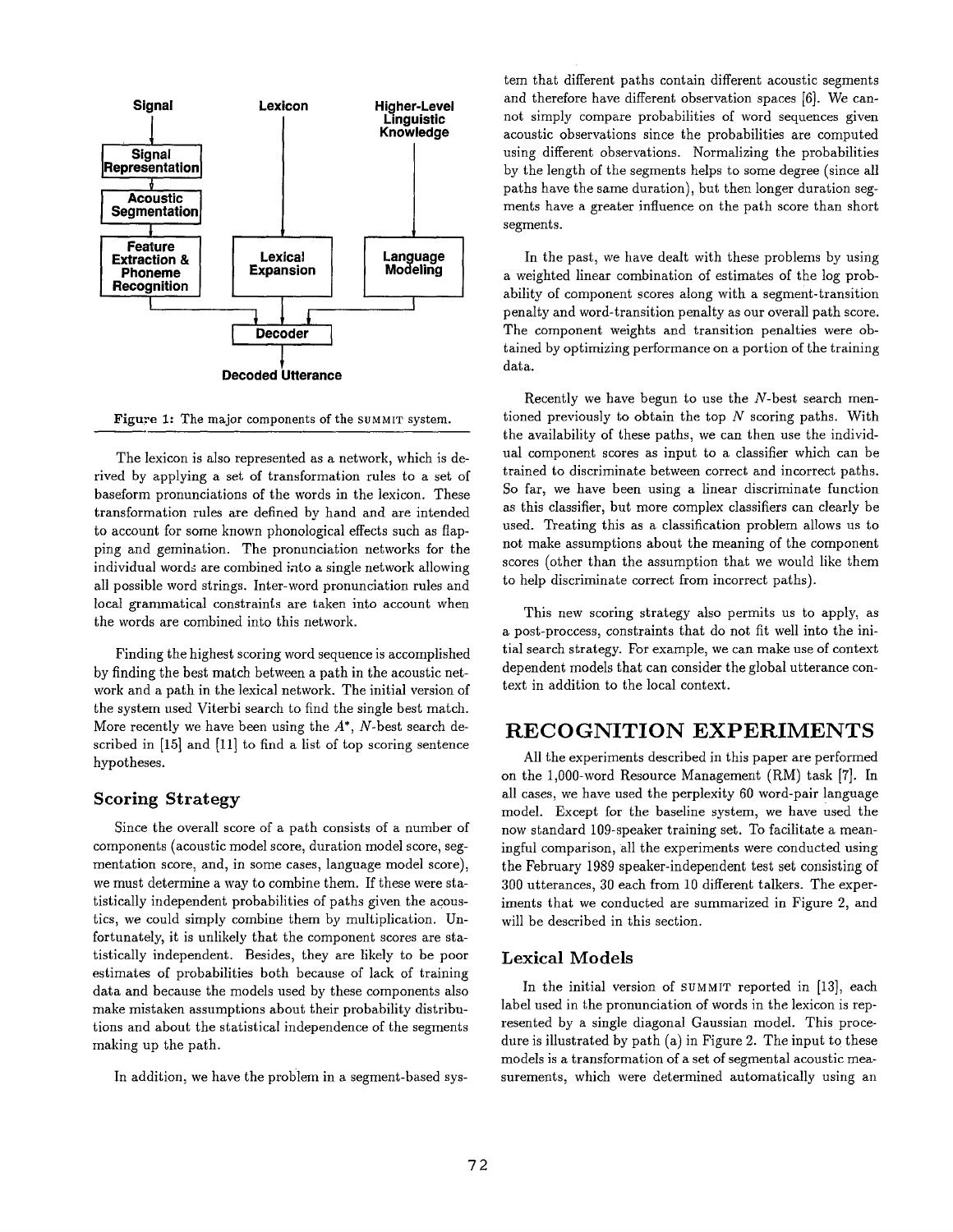

Figure 2: Illustration of the various experimental conditions. DG denotes a diagonal Gaussian classifiers, whereas CD Tree **and**  CN Tree **denote context-dependent and** context-normalized tree classifiers, respectively, as described in text.

optimization procedure where the optimization criterion was a measure of phonetic discrimination performance [8]. These measurements are based on an entire segment and therefore can potentially take into account both the static and dynamic properties of the segment and its surroundings. The outputs of these measurements form a vector for each segment. This vector is transformed by a combination of linear discriminant functions and principle components analysis to allow for better modelling by the diagonal Gaussian models. The resulting vector has 52 dimensions. This context-independent system achieved a word error rate of 13.6% on the RM task, as shown in the first row of Table 1. This baseline system was trained on the then standard 72 speaker training set. By increasing the training data to 109 speakers and using an improved corrective training procedure described in [14] for training **the** pronunciation weights, We reduced the word error rate to 12.9%. This new context-independent result is shown in the second row, marked 109-TRAIN, of Table 1.

The intention of using such simple models of the lexical labels was to serve both as a baseline for experiments with more complex models and to allow us to use a simple distortion measure as a criterion for selecting a set of contextdependent models. We have begun both sets of experiments and have been exploring the trade-offs between adding flexibility to our models (which generally require more training data per model) and making use of more specific contextdependent models (which generally allow us to use less training data per model).

Our initial attempts at using more complex models have focused on the use of mixtures of diagonal Gaussians, since this is a natural extension of our baseline system, and mixtures of Gaussians have been shown to be effective in other continuous-density speech-recognition systems [3]. This is illustrated by path (b) in Figure 2. Our mixtures are seeded with a VQ codebook generated with standard hierarchical procedures. A threshold is used to prune away mixtures with too few members. When we replaced the single Gaussian model for each label in system 109-TRAIN (cf. Table 1) by a mixture Gaussian model with a maximum of 16 mixtures per class,-the error rate decreased from 12.9% to 10.3%. The detailed results can be seen in the row marked CI-MIXTURES (context-independent mixtures) of Table 1.

Thus far we have kept the transformation of the original acoustic input dimensions intact when using these more flexible models. There are some indications that this transformation may not be necessary, and in fact its elimination may lead to better performance. In addition, we have been experimenting with the use of distinctive features as an intermediate representation [5]. The use of distinctive features may turn out to be a better representation in which to account for factors such as context, speaker, and dialect effects.

#### **Context Dependent Models**

Many researchers have found that the use of contextdependent models can lead to an increase in word recognition performance [10,4]. We have been concerned not only with context-dependent modelling but also with the more general problem of lexical representation. The choice of lexical representation involves not only the choice of an inventory of units (such as context-independent or context-dependent models) but also the structure of the pronunciation networks. Many systems currently make use of a rather complex set of units, but then rely on only a single pronunciation path for each word in the lexicon. Although context-dependent models can account for some of the variability due to context, altering the structure of the pronunciation networks may be a more natural way to account for phonological effects such as flapping and gemination, as well as certain types of inter-speaker variability due to dialect differences. Since we are interested in this more general problem of lexical representation, it has been our goal to find a mechanism to automatically define both an inventory of lexical units and a set of pronunciation networks for a given lexicon. We have been treating this as an optimization problem where the goal is to find a set of transformation rules that, when applied to a set of baseform pronunciations, results in a lexical network that optimizes some measure of recognizer performance.

These transformation rules can alter both the labels on the arcs in the network (resulting in context-dependent units) *and* can also alter the structure of the networks (resulting in networks of alternate pronunciations). The rules are able to take into account a variety of contextual factors including local contexts (e.g., whether the left label is a stressed vowel or whether the right label is a  $/t/$ ), as well as global contexts (e.g. whether the segment is in the last syllable of the sen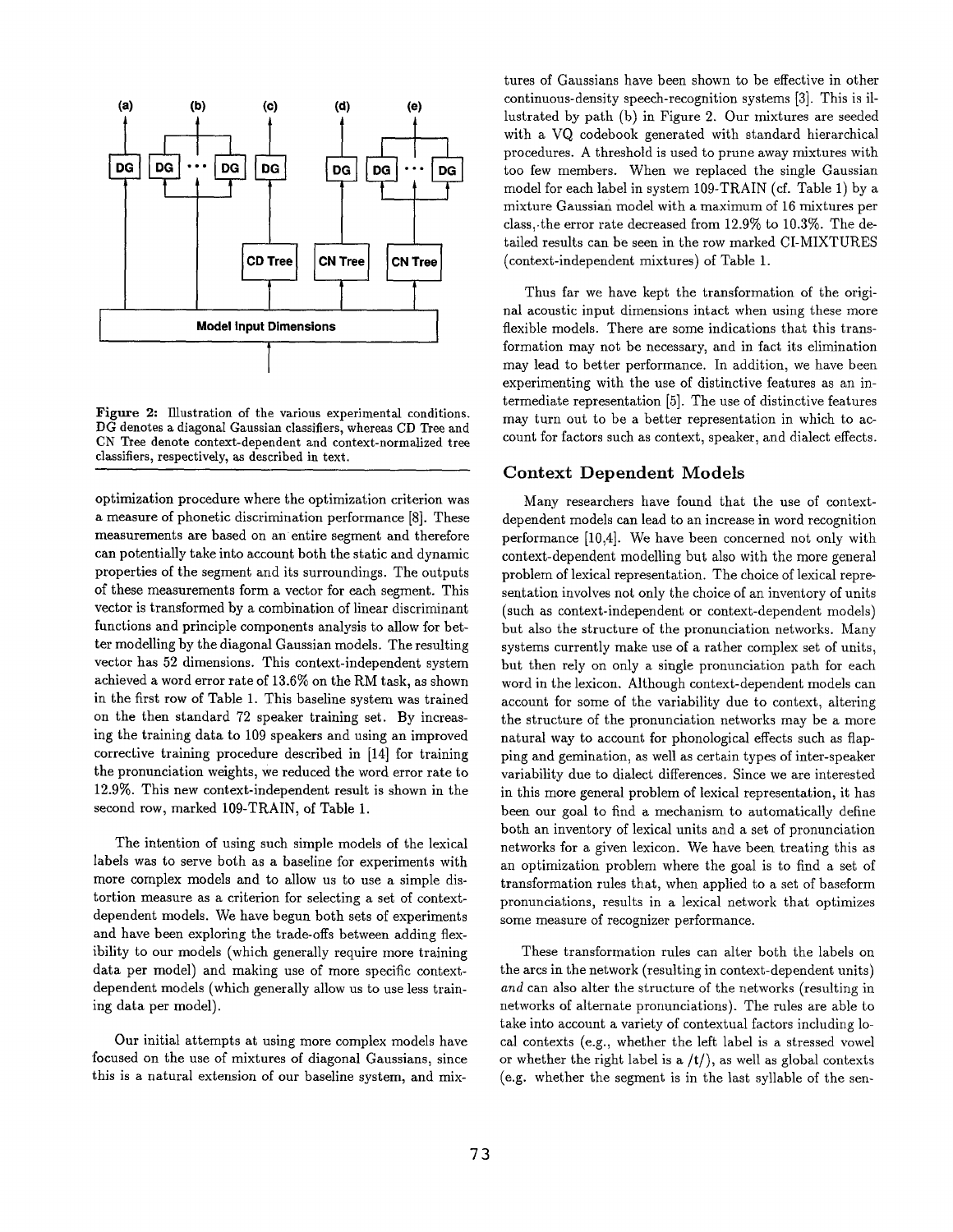tence). For the experiments reported in this paper, we have limited the optimization to use only rules that alter the labels on the arcs in order to compare to performance increases achieved by other researchers using only context-dependent modelling.

When applying only label-alteration rules, the optimization procedure that we use is basically a top-down tree growing procedure similar to that used by other researchers [1,2,9]. We start with all samples of a given class in the top node of the tree and then in each iteration, try splitting each leaf node in the tree with each of the available contextual factors (such as whether the left label is a stressed vowel), keeping the split that maximizes the criterion over all leaf nodes of the tree. We only allow splits that result in nodes with at least some minimum number of samples in each node. The resulting leaf nodes define the set of context-dependent models. In our case, we would like to use a splitting criterion that is related to the overall recognition performance (since we are trying to obtain the set of context-dependent labels that maximizes recognizer performance). So far we have only experimented with the total squared distance from the mean for the resulting lexical models.

Currently, we are using the following contextual functions for the splits in the context trees:

```
LEFT-LABEL-IN-CATEGORY (class) 
RIGHT-LABEL-IN-CATEGORY (class) 
LEFT-WB ()
RIGHT-WB ()
```
where class refers to one of a number of categories that we have defined by hand. So far, we have defined 64 categories for the left and right labels. These categories include classes based on broad categories, stress, and distinctive features. Examples of categories include front-vowel, nasal, stressed vowel, etc. The LEFT-WB () and RIGHT-WB () functions return TRUE or FALSE depending on whether the segment in question is at a left or right word boundary.

If we grow a tree using these contextual factors, using a minimum of 50 samples per leaf node as a stopping criterion, we are able to reduce the squared error in the resulting models by approximately 30%. Using single diagonal Gaussian models in each of the leaf nodes of the tree, we compute a contextdependent model score for each of the N-best paths obtained from the context-independent recognition system. This is illustrated by path (c) in Figure 2. Since we are currently only using local constraints in the context-dependent models, we could have incorporated the models into the initial search. Applying the context-dependent models to the N-best paths saves computation for the current experiments, but more importantly allows us to begin to incorporate more global constraints without changing the experimental paradigm. Using these models as another input to the discrimination classifier discussed above to reorder the  $N$ -best paths, we obtain

a word error rate of 10.1%. The detailed results are shown in Table 1 in the row marked CD-TREE. In this experiment, we are using a total of 1,300 context-dependent models (this number is obtained by counting the number of leaf nodes in all of the contextual trees). The average number of leaf nodes per contextual tree is approximately 17.

### **Context Normalized Inputs**

We have also experimented with accounting for contextual effects separately for each of the model's input dimensions. That is, rather than growing a single contextual tree for each label, we grow a separate tree for each input dimension. This allows for a more detailed accounting for contextual effects, since different input dimensions are likely to be affected differently by the context. In addition, it also alleviates the dimension scaling problem in the distance metric for the distortion criterion. When growing a single contextual tree for a label, our distortion measure must take into account the distortion in all the dimensions at once, so the scaling of the input dimensions will affect the results. This problem disappears if we consider the distortion one dimension at a time. On the other hand, if context somehow affects the relationship among the input dimensions, we could perhaps take that into account in the single contextual tree but not in the separate input dimension trees.

Since diagonal Gaussian models treat each input dimension separately, we can compute statistics for each dimension based on the contextual tree for that dimension. This is illustrated by path (d) in Figure 2. Using these scores as an additional component into the reordering of the N-best paths gives us a word error rate of 8.5%. The detailed results are shown in the row marked CN-TREE (context-normalized tree) of Table 1. Since we have a different contextual tree for each dimension, we can no longer come up with a meaningful count of the number of context dependent models. However, if we count the leaf nodes of each contextual trees, we find we are using an average 6.8 contexts per input dimension for each class.

Since we have found performance increases both by increasing the flexibility of the models (by using mixture Gaussian models) and by using more specific models (by having separate models depending on context), we wonder if even better results can be obtained by combining both of these procedures. Unfortunately, it turns not to be true due to conflicting requirements of the modelling procedures. More flexible models tend to require a larger number of training samples to obtain good performance, and using more specific models causes us to use a smaller portion of the training data for each model. For example, when we replaced single diagonal Gaussian models with mixture Gaussian models in the leaf nodes of the CD-TREE experiment discussed above, we found no increase in performance. Even if we vary the stopping criterion of the tree splitting procedure (thus controlling the number of training samples we allow for the mixture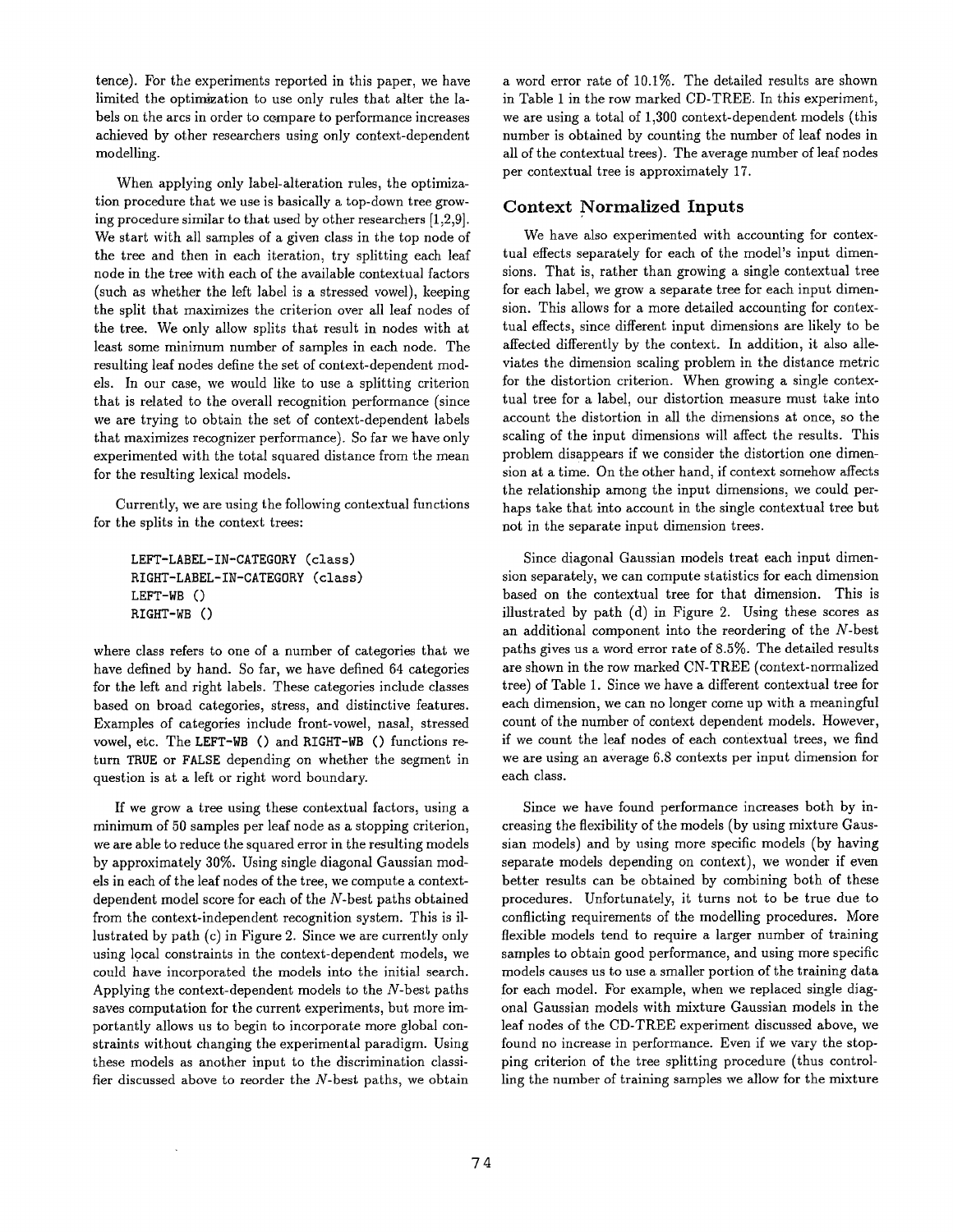Gaussian models) we were not able to obtain any significant increase in performance.

Rather than using the contextual trees to define more specific models, we can use this contextual information to adjust the input dimensions for the effects of the context. This procedure permits us to once again train the models using all of the available training data. Specifically~ we grow separate contextual trees for each input dimension as discussed above. Then, rather than using the means and variances to train a Gaussian model for each leaf node, we use only the difference between the mean of the leaf node and mean of the overall class as an adjustment to the vector to account for the contextual effects on samples falling into that leaf node. This of course assumes that we can treat the input dimensions separately when accounting for context (because we are using separate contextual trees for each dimension). It also assumes that contextual effects only cause a shift in the observed input dimensions (and no change in the shape of the distribution of the input dimension). Note that using single diagonal Gaussian models on the resulting context-normalized input vectors is equivalent to using single diagonal Gaussian models in the leaf nodes of the separate dimension contextual trees with the variances tied across all of the leaf nodes for a given input dimension for a given label.

Using context-normalized input dimensions (rather than context-specific models) allows us to use all of the training data for the models for each class. When we replace the single diagonal Gaussian model with the mixture Gaussian models, illustrated by path  $(e)$  in Figure 2, we obtained a word error rate of 7%. This represents the best that we have been able to achieve thus far, reducing the error rate of the baseline system by nearly one-half.. The detailed scores for this experiment can be seen in the row labeled CN-MIXTURES (contextnormalized mixtures) in Table 1.

| System             |      |      |     |         |      | Correct   Sub   Del   Ins   Error   Sent. Error |
|--------------------|------|------|-----|---------|------|-------------------------------------------------|
| <b>Baseline</b>    | 87.6 | 10.3 | 2.1 | $1.2\,$ | 13.6 | 54.7                                            |
| $109-TRAIN$        | 88.4 | 9.6  | 2.0 | $1.3\,$ | 12.9 | 54.7                                            |
| <b>CI-MIXTURES</b> | 91.2 | 7.4  | 1.4 | 1.4     | 10.3 | 47.7                                            |
| CD-TREE            | 90.9 | 7.7  | 1.4 |         | 10.1 | 48.0                                            |
| CN-TREE            | 92.6 | 6.4  | 1.0 | 1.1     | 8.5  | 43.7                                            |
| CN-MIXTURES        | 93.7 | 5.3  | 0.7 | 0.7     | 7.0  | 36.0                                            |

Table 1: This table shows the results obtained for each of the experiments described in the paper. The columns indicate the percentage of words correct, the percentage of substitutions, deletion, and insertions, the percentage word error  $(Sub + Del + Ins)$ , and the percentage of sentence error. The systems include: the baseline system, the baseline system trained on the 109 speaker training set, the context-independent mixture Gaussian system, the system using context-dependent trees, the system using context-normalization trees for each input dimension, and finally the system using context-normalization trees along with mixture Gaussian models.

# **BENCHMARK RESULTS**

In connection with the Fourth DARPA Speech and Natural Language workshop, we participated in the benchmark evaluation of the SUMMIT system on the Resource Managenemet task, using the February-91 test set released by NIST. The system used context-normalized input dimensions with mixture Gaussian models, and was trained on the standard 109-speaker training set. The results are shown in Table 2. Comparing the last row of Table 1 with Table 2, we see that our system's performance is quite similar on the two different test sets. We are encouraged by the results of our first attempt at context-dependent modelling. We expect that additional performance gain can be realized when more complex models are introduced.

| $\parallel$ System                       |                    |  | Correct   Sub   Del   Ins   Error   Sent. Error |
|------------------------------------------|--------------------|--|-------------------------------------------------|
| $\parallel$ CN-MIXTURES $\parallel$ 93.3 | $16.0$   0.7   1.2 |  |                                                 |

Table 2: SUMMIT benchmark performance on the Resource Management task with a perplexity 60 language model, using the February-91 test set released by NIST. The system used context-normalization trees for each input dimension, with mixture Gaussian models.

### **DISCUSSION & FUTURE PLANS**

While the experiments presented here only address local contextual effects, it is important to note that the mechanism that we have developed can account for both local contextua effects and more global contextual effects. Furthermore, the general approach we have taken not only allows us to account for contextual effects on the phonetic models, but also to alter the structure of the pronunciation networks to account for contextual effects. Admittedly, we have only experimented with context-dependent models in these recognition experiments. Even within the limited scope of the current experiments, however, we have achieved substantial performance improvements over our baseline system. In related work, we have experimented with altering the structure of pronunciation networks, resulting in substantial performance increases on the task of recognizing a small set of isolated words over telephone network. We hope that when we extend the present experiments by altering the structure of the pronunciation networks and by considering more contextual effects, we will find further performance increases on the Resource Management task as well.

In the present work we have kept the form of the input representation fixed. Since this particular transformation of the original acoustic dimensions was intended to allow us to model context-independent labels with rather simple diagonal Caussian models, it may not be an appropriate input representation for the more flexible models discussed here. In particular, since we have so far found that we can achieve the best performance by using the context-normalized input dimensions (which assumes that the normalization can